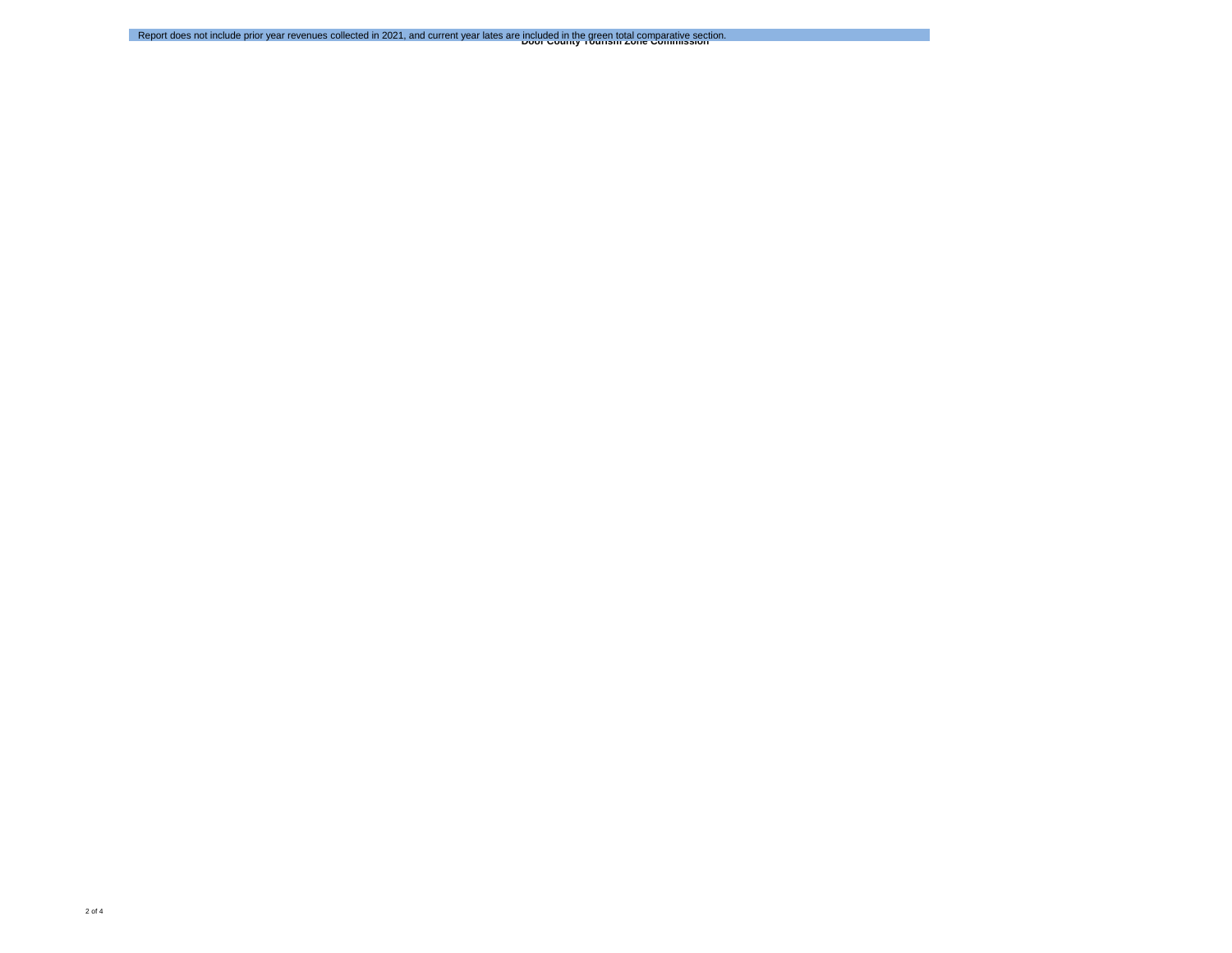|                                                                     |                                                       | <b>Jun-20</b><br>Adj 1/31/21                    |                                 | <b>Jun-21</b><br>Adj 7/31/21                     |                                            | <b>Jul-20</b><br>Adj 1/31/20                     |                                 | <b>Jul-21</b><br>Adj 1/31/21                      |                | 2020<br><b>YTD Total</b>                          |                | 2021 Lates<br><b>YTD</b> | 2021<br><b>YTD Total</b> |                                                   | <b>YTD Variance</b> |                     | $\%$    |  |
|---------------------------------------------------------------------|-------------------------------------------------------|-------------------------------------------------|---------------------------------|--------------------------------------------------|--------------------------------------------|--------------------------------------------------|---------------------------------|---------------------------------------------------|----------------|---------------------------------------------------|----------------|--------------------------|--------------------------|---------------------------------------------------|---------------------|---------------------|---------|--|
| <b>Baileys Harbor</b>                                               | $\mathfrak{s}$                                        | 41,694                                          | \$                              | 77,714                                           | \$                                         | 95,180                                           | \$                              | 122,794                                           | $\frac{1}{2}$  | 152,728                                           | \$             | 10,305                   | \$                       | 280,056                                           | \$                  | 127,328             | 83.37%  |  |
| <b>Brussels</b>                                                     | $\mathsf{\$}$                                         |                                                 | \$                              |                                                  | \$                                         |                                                  | \$                              |                                                   | \$             |                                                   | \$             |                          | \$                       |                                                   | \$                  |                     | 0.00%   |  |
| Clay Banks                                                          | \$                                                    | 1,258                                           | \$                              | 1,528                                            | \$                                         | 2,144                                            | \$                              | 3,551                                             | \$             | 3,515                                             | \$             | 518                      | \$                       | 6,393                                             | \$                  | 2,878               | 0.00%   |  |
| Egg Harbor-Town                                                     | $\mathfrak{s}$                                        | 46,030                                          | \$                              | 91,067                                           | $\mathfrak{S}$                             | 100,842                                          | \$                              | 132,416                                           | \$             | 169,631                                           | \$             | 2,115                    | \$                       | 318,119                                           | \$                  | 148,488             | 87.54%  |  |
| Egg Harbor - Village                                                | $\frac{1}{2}$                                         | 39,802                                          | \$                              | 78,765                                           | \$                                         | 93,103                                           | \$                              | 110,477                                           | $\frac{1}{2}$  | 150,924                                           | \$             | 691                      | \$                       | 270,702                                           | \$                  | 119,778             | 79.36%  |  |
| Ephraim                                                             | \$                                                    | 60,786                                          | \$                              | 113,782                                          | \$                                         | 138,969                                          | \$                              | 174,782                                           | \$             | 221,183                                           | \$             | 1,867                    | \$                       | 376,949                                           | \$                  | 155,766             | 70.42%  |  |
| Forestville-Town                                                    | \$                                                    |                                                 | \$                              | 227                                              | \$                                         |                                                  | \$                              | 134                                               | $\sqrt{2}$     | 16                                                | \$             |                          | \$                       | 809                                               | \$                  | 793                 | 0.00%   |  |
| Forestville-Village                                                 | $\frac{1}{2}$                                         |                                                 | \$                              |                                                  | \$                                         |                                                  | \$                              |                                                   | \$             |                                                   | \$             |                          | \$                       |                                                   | \$                  |                     | 0.00%   |  |
| Gardner                                                             | $\frac{1}{2}$                                         | 5,473                                           | \$                              | 7,812                                            | \$                                         | 10,588                                           | \$                              | 13,505                                            | \$             | 21,503                                            | \$             | 148                      | \$                       | 33,087                                            | \$                  | 11,584              | 53.87%  |  |
| Gibraltar                                                           | $\frac{1}{2}$                                         | 77,106                                          | \$                              | 134,396                                          | \$                                         | 169,109                                          | \$                              | 196,997                                           | \$             | 285,621                                           | \$             | 4,503                    | \$                       | 464,930                                           | \$                  | 179,309             | 62.78%  |  |
| Jacksonport                                                         | $\mathsf{\$}$                                         | 16,467                                          | \$                              | 27,593                                           | $\mathsf{\$}$                              | 32,292                                           | \$                              | 39,067                                            | \$             | 54,754                                            | \$             | 854                      | \$                       | 88,329                                            | \$                  | 33,575              | 61.32%  |  |
| <b>Liberty Grove</b>                                                | $\mathfrak{F}$                                        | 37,682                                          | \$                              | 71,637                                           | \$                                         | 92,557                                           | \$                              | 126,042                                           | \$             | 139,781                                           | \$             | 3,844                    | \$                       | 255,590                                           | \$                  | 115,809             | 82.85%  |  |
| Nasewaupee                                                          | \$                                                    | 16,365                                          | \$                              | 28,774                                           | \$                                         | 29,571                                           | \$                              | 34,230                                            | $\sqrt{2}$     | 60,196                                            | \$             | 1,151                    | \$                       | 102,424                                           | \$                  | 42,228              | 70.15%  |  |
| Sevastopol                                                          | $\mathsf{\$}$                                         | 38,719                                          | \$                              | 62,017                                           | $\mathsf{\$}$                              | 80,745                                           | \$                              | 90,922                                            | \$             | 144,813                                           | \$             | 937                      | \$                       | 232,007                                           | \$                  | 87,194              | 60.21%  |  |
| Sister Bay                                                          | $\frac{1}{2}$                                         | 64,818                                          | \$                              | 131,097                                          | \$                                         | 140,113                                          | \$                              | 194,316                                           | $\frac{1}{2}$  | 242,986                                           | \$             | 902                      | \$                       | 451,431                                           | \$                  | 208,445             | 85.78%  |  |
| Sturgeon Bay-City                                                   | $\mathfrak{F}$                                        | 51,220                                          | \$                              | 107,163                                          | \$                                         | 121,675                                          | \$                              | 160,033                                           | \$             | 263,001                                           | \$             | 1,295                    | \$                       | 448,600                                           | \$                  | 185,599             | 70.57%  |  |
| Sturgeon Bay-Town                                                   | $\frac{1}{2}$                                         | 7,123                                           | \$                              | 9,647                                            | \$                                         | 13,183                                           | \$                              | 11,496                                            | \$             | 23,229                                            | \$             |                          | \$                       | 32,785                                            | \$                  | 9,556               | 41.14%  |  |
| Union                                                               | $\frac{1}{2}$                                         | 1,779                                           | \$                              | 3,350                                            | \$                                         | 2,869                                            | \$                              | 3,685                                             | \$             | 6,090                                             | \$             | 605                      | \$                       | 9,926                                             | \$                  | 3,836               | 100.00% |  |
| Washington Island                                                   | $\mathfrak{F}$                                        | 11,166                                          | \$                              | 17,191                                           | $\mathfrak{F}$                             | 26,920                                           | \$                              | 26,583                                            | $\frac{1}{2}$  | 39,792                                            | \$             | 1,081                    | \$                       | 54,485                                            | \$                  | 14,693              | 36.92%  |  |
| <b>TOTALS</b>                                                       | $\mathbb{S}$                                          | 517,487                                         | \$                              | 963,760                                          |                                            | \$1,149,860                                      | \$                              | 1,441,032                                         | $\sqrt{3}$     | 1,979,763                                         | $\mathfrak{s}$ | 30,815                   | - \$                     | 3,426,623<br>$\mathbf 0$                          | \$                  | 1,446,861<br>73.08% |         |  |
| <b>30% MUNI</b><br>4% DCTZC<br>66% DDC                              | \$<br>$\mathsf{\$}$<br>$\mathsf{\$}$<br>$\frac{1}{2}$ | 155,246<br>20,699<br>341,541<br>517,487         | \$<br>\$<br>\$<br>$\frac{1}{2}$ | 289,128<br>38,550<br>636,081<br>963,760          | \$<br>\$<br>$\mathfrak{S}$<br>$\mathsf{S}$ | 344,958<br>45,994<br>758,908<br>1,149,860        | \$<br>\$<br>$\frac{1}{2}$<br>\$ | 432,310<br>57,641<br>951,081<br>1,441,032         |                | 2019 Comp<br>2,443,389                            |                |                          |                          |                                                   |                     | 2019 Comp<br>40.2%  |         |  |
| Available<br>Filled<br>$\%$<br>Average<br><b>Total Revenues</b>     | \$                                                    | 124699<br>51813<br>41.55%<br>183<br>\$9,492,900 | \$                              | 134367<br>89538<br>66.64%<br>202<br>\$18,127,213 | \$                                         | 135650<br>97910<br>72.18%<br>215<br>\$21,039,149 | \$                              | 134948<br>113596<br>84.18%<br>232<br>\$26,408,221 | \$             | 615318<br>203852<br>33.13%<br>179<br>\$36,486,468 |                |                          | \$                       | 708465<br>334714<br>47.24%<br>188<br>\$62,876,397 |                     |                     |         |  |
| Adjustments for com                                                 |                                                       |                                                 |                                 |                                                  |                                            |                                                  |                                 |                                                   |                |                                                   |                |                          |                          |                                                   |                     |                     |         |  |
| <b>Late Collections</b><br>Total<br>Increase(Decrease)<br>8/31/2021 | S.                                                    | 517,487                                         | -\$                             | 28,129<br>991,889<br>91.7%                       |                                            | \$1,149,860                                      | -\$                             | 1,441,032<br>25.3%                                | $\mathfrak{s}$ | 1,979,763                                         |                | 0<br>0                   | \$.                      | 3,426,623<br>(0)                                  |                     |                     |         |  |
| $3$ of $4$                                                          |                                                       | $2010$ Comp                                     |                                 | 477104                                           |                                            |                                                  |                                 | 22 330                                            |                |                                                   |                |                          |                          |                                                   |                     |                     |         |  |

2019 Comp 47.71% 22.33%